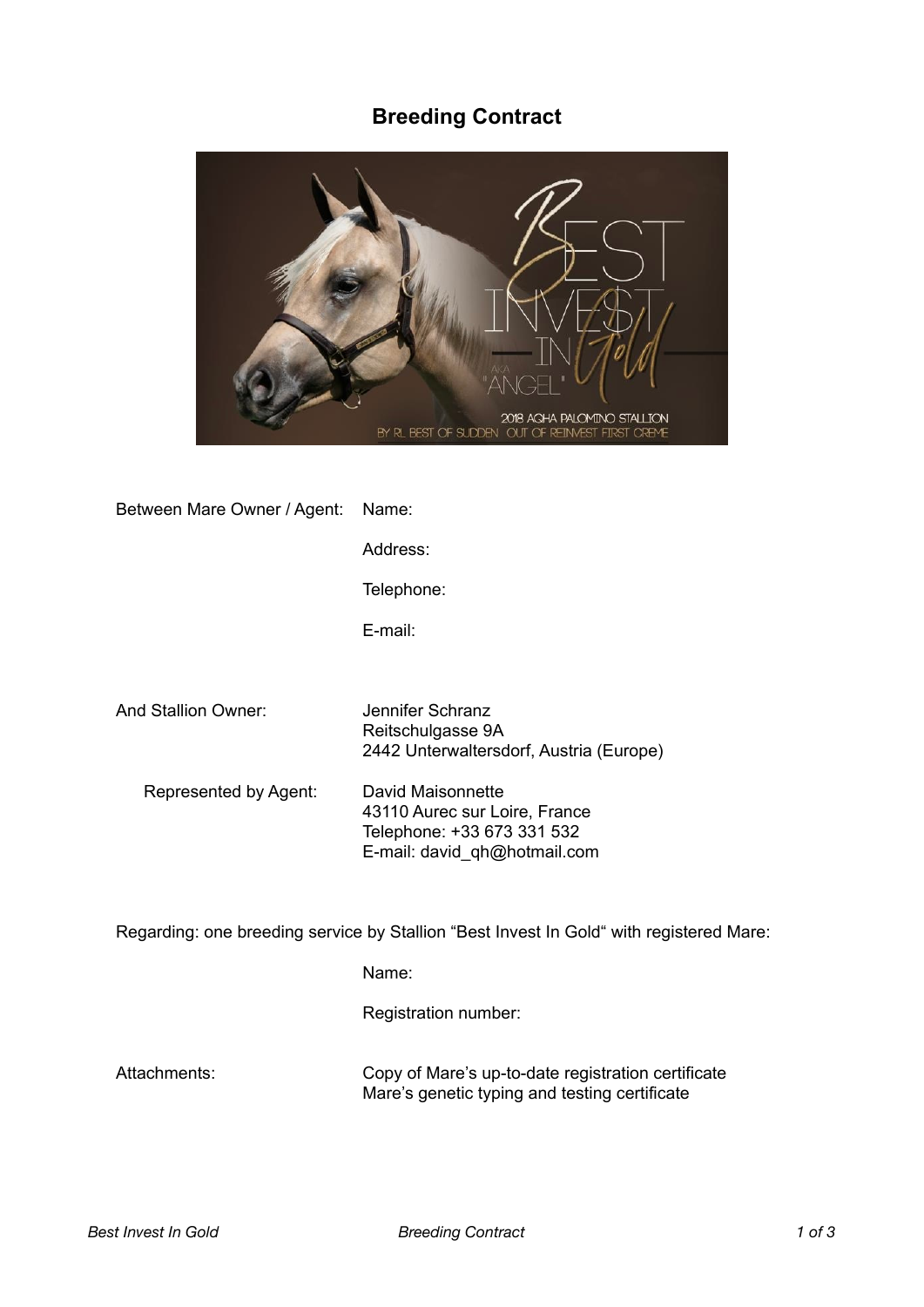The following conditions of service are mutually agreed between Mare Owner/Agent and Stallion Owner, both named above:

## **(1) Services Provided**

The Stallion from which Frozen Semen shall be provided is "Best Invest In Gold" (aka "Angel") – American Quarter Horse, foaled in South Dakota on 15th March 2018, from Sire "RL Best Of Sudden" (4212591) out of Dam "Reinvest First Creme" (5158240), Palomino, AQHA registration number 5873786.

The Stallion has been genetically typed and tested, with the results:

Genetic Typed: Parentage verified, transported semen

 Genetic Testing: GBED: N/N, HERDA: N/HRD, HYPP: N/N, MH: N/N, PSSM1: N/N, IMM: N/N Breeding of Stallion with Mares carrying HERDA is not recommendable.

In the event that the Stallions dies or becomes unfit for service, or in the event that the Mare dies during the breeding season, Mare Owner may substitute another mare for breeding with the Stallion's Frozen Semen, as may be agreed Mare Owner and Agent, subject to Stallion Owner's approval.

Stallion Owner guarantees Mare Owner one "live foal", defined as: one foal resulting from the breeding shall stand and nurse within twenty-four hours. Upon this the live foal guarantee is immediately expiring.

If a live foal should not result from the breeding, the Mare Owner will be entitled to rebreed the Mare, in the following season only (Rebreed Year), to the Stallion for no additional Breeding Fee and only a Rebreed Fee (conditions under 2 and 3 below).

A Breeder's Certificate will be issued upon notification by Mare Owner to Agent that the mare has produced a live foal and all bills have been paid in full.

## **(2) Mare Owner Responsibilities**

Mare Owner will be provided up to two Doses (sixteen straws) of Frozen Semen. It shall be exclusively used for Mare identified above in this contact.

Mare Owner warrants Mare being in sound breeding condition, free from any infection or disease.

In opinion and sole discretion of the attending veterinarian, any mare determined not to be in sound breeding condition shall not be bred to Stallion. In that case, Mare Owner may substitute another mare for breeding to Stallion, subject to the conditions of this Breeding Contract.

Mare Owner is responsible for correct Mare and Owner data. Owner recorded on Certificate of Registration will be recorded on Stallion Breeding Report.

The breeding regulations of relevant Associations apply. For purposes of this agreement, the breeding season shall begin 1st February and close 1st July of the year on this contract.

Transportation of Frozen Semen from the Storage Facility is to the responsibility and cost of Mare Owner.

Any unauthorised use of Frozen Semen is strictly prohibited.

Breeding shall only take place without signed contracts and payment in full of a Breeding Fee.

Mare Owner must provide an Insemination Report by informing Agent of breeding dates before 1st September of the breeding year.

Any unused Frozen Semen remains the property of Stallion Owner. It shall be returned to the Storage Facility or destroyed at the discretion of the Stallion Owner. Should a Mare Owner desire to keep unused Frozen Semen in storage, a report of straws on hand and location must be submitted to Agent for approval by Stallion Owner.

In the case of embryo transfer, should more than one embryo result from breeding, mare owner must immediately report the additional embryo and pay an additional Breeding Fee to Stallion Owner upon heartbeat check.

If an embryo is sold, the live foal guarantee will be null and void. No live foal guarantee is given for vitrified embryos.

If Mare has failed to conceive, has slipped or produced a nonviable foal, Mare Owner is solely responsible in such cases. Mare Owner must notify Agent within one week of the non-viable foal being born with written certification by a licensed veterinarian in order to be entitled to a rebreeding. Mare Owner will be responsible for a reduced Rebreed Fee as well as the cost and transport cost of additional Frozen Semen for the Rebreed Year.